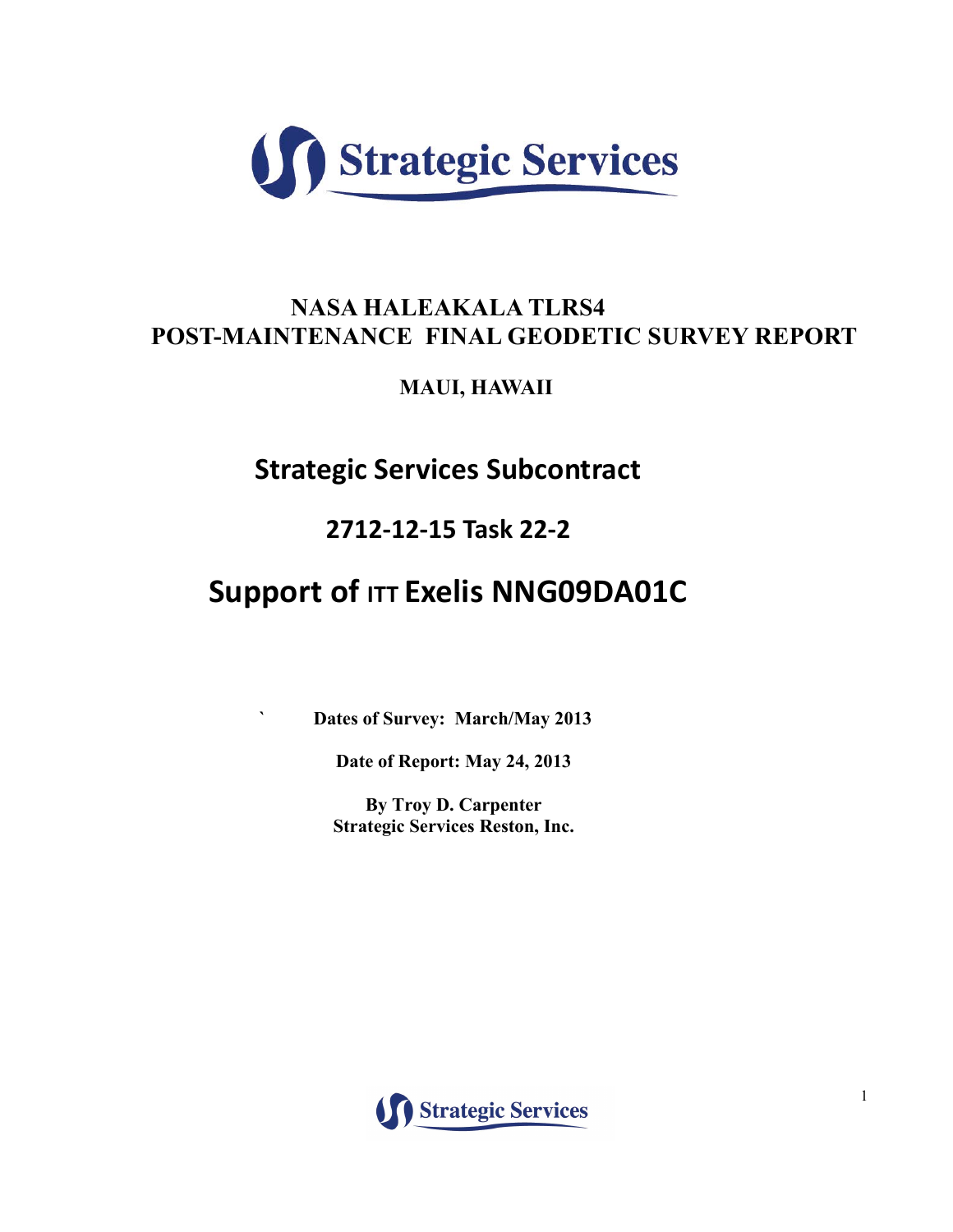

## **Survey equipment at Haleakala site primary survey control monument "KOLEKOLE Reset 1950" New PanSTARRS facility in background**

## **1. Introduction**

This is the final report covering the geodetic survey of the TLRS4 system and selected survey control monuments and calibration piers at the NASA SLR site on Haleakala, Maui, Hawaii in March and May 2013**.**

The report augments the TLRS4 pre-maintenance geodetic survey report dated March 24, 2013 and updates the geodetic positions and heights of the site survey control monuments, calibration piers, SLR and GPS systems.

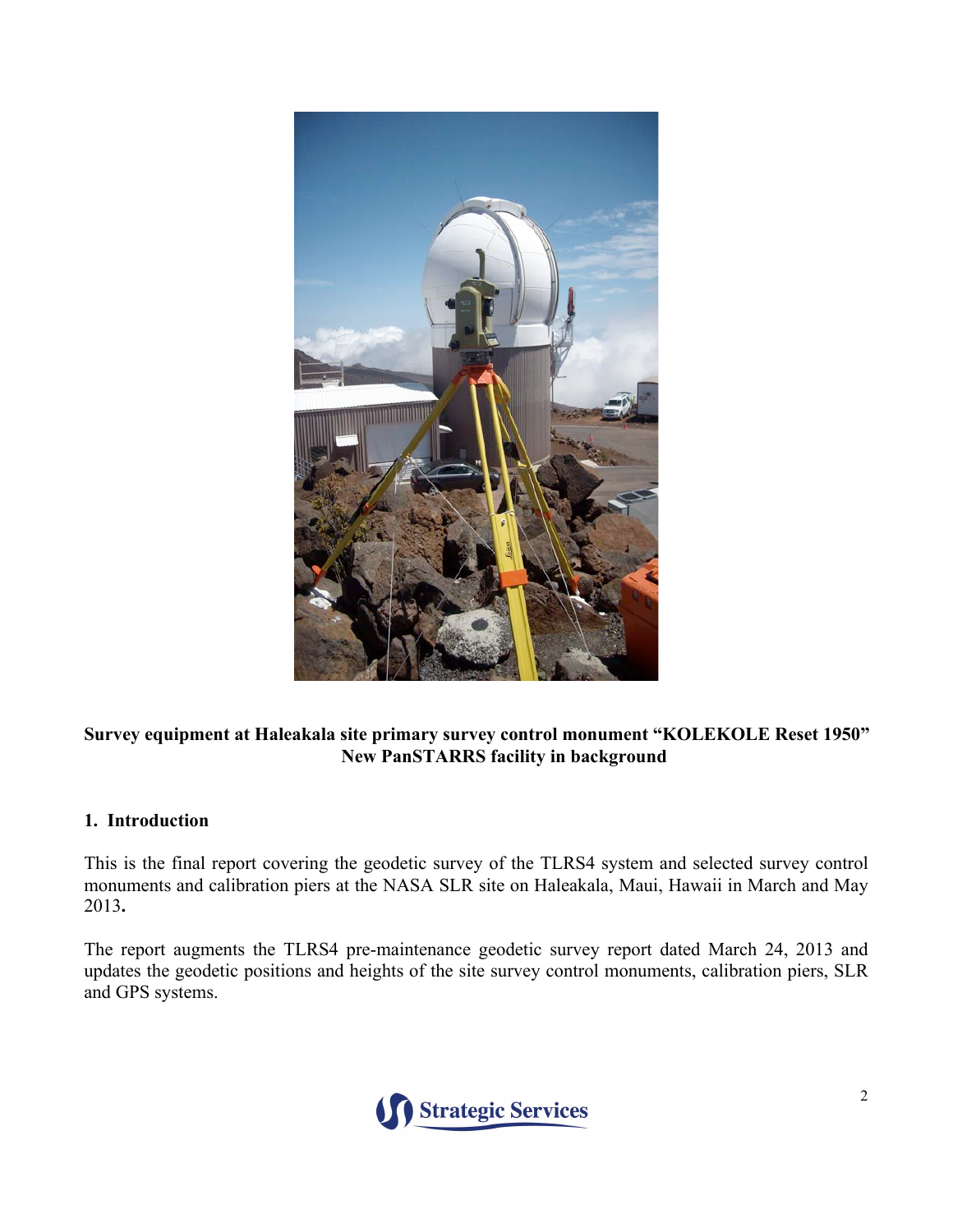## **2. Survey Description**

The survey work was completed by Troy Carpenter, Geodetic Surveyor of Strategic-Services, Inc. under the ITTEXELIS Corporation NASA SCNS contract NNG09DA01C and TO-22 (Operations, Maintenance, and Sustainment). The field survey data was collected during March and May 2013 for a re-survey of the TLRS 4 Haleakala site survey control monuments, the existing Global Positioning system and, and the TLRS 4 calibration piers. In addition Global Positioning System (GPS) data was collected to upgrade and reference the site geodetic coordinates to the ITRF2008 epoch 2005 International terrestrial Reference Frame. The field survey consisted of two phases, one in March and one in May 2013. The March 2013 phase was conducted as a re-survey of the NASA TLRS4 system prior to scheduled system mount maintenance. The May 2013 phase was conducted of the NASA TLRS4 system as a post-maintenance survey to confirm the TLRS4 system coordinates, eccentricities, and calibration ranges.

## **2.1 Instruments and Equipment**

The majority of the survey instruments and equipment utilized for this project is owned by NASA and administered by ITTEXELIS under the SCNS TO-22 Contract. In addition, a second Leica DI2002 DME was on loan from the National Geodetic Survey and utilized during the post-maintenance survey.

The following are the primary survey instruments utilized:

- a. Leica electronic theodolite T3000, with an angular accuracy standard deviation of 0.5 arc seconds, were used to measure horizontal directions and zenith distances.
- b. Two Leica electronic distance measurement (EDM) instruments (DI2002 180595/180468), with an accuracy standard deviation of  $1 \text{ mm} + 1 \text{ ppm}$  were used to measure the slope distances.
- c. Leica electronic level NA3003 (93769), with an accuracy standard deviation of 1.2 mm was used for the differential level measurements.
- d. Two Trimble 4000SSE GPS receivers with Trimble choke ring antennas, with a horizontal accuracy standard deviation of 5mm  $+$  1ppm and a vertical accuracy standard deviation of 10 mm  $+$ 1 ppm were used to collect the GPS data.

Other survey accessory equipment included:

- a. Leica optical plummet/w compensator
- b. Wild T2 targets
- c. Tripods
- d. Trivet plates, tribrachs, and tribrach adapters
- e. Calibrated 40 mm mini-prisms

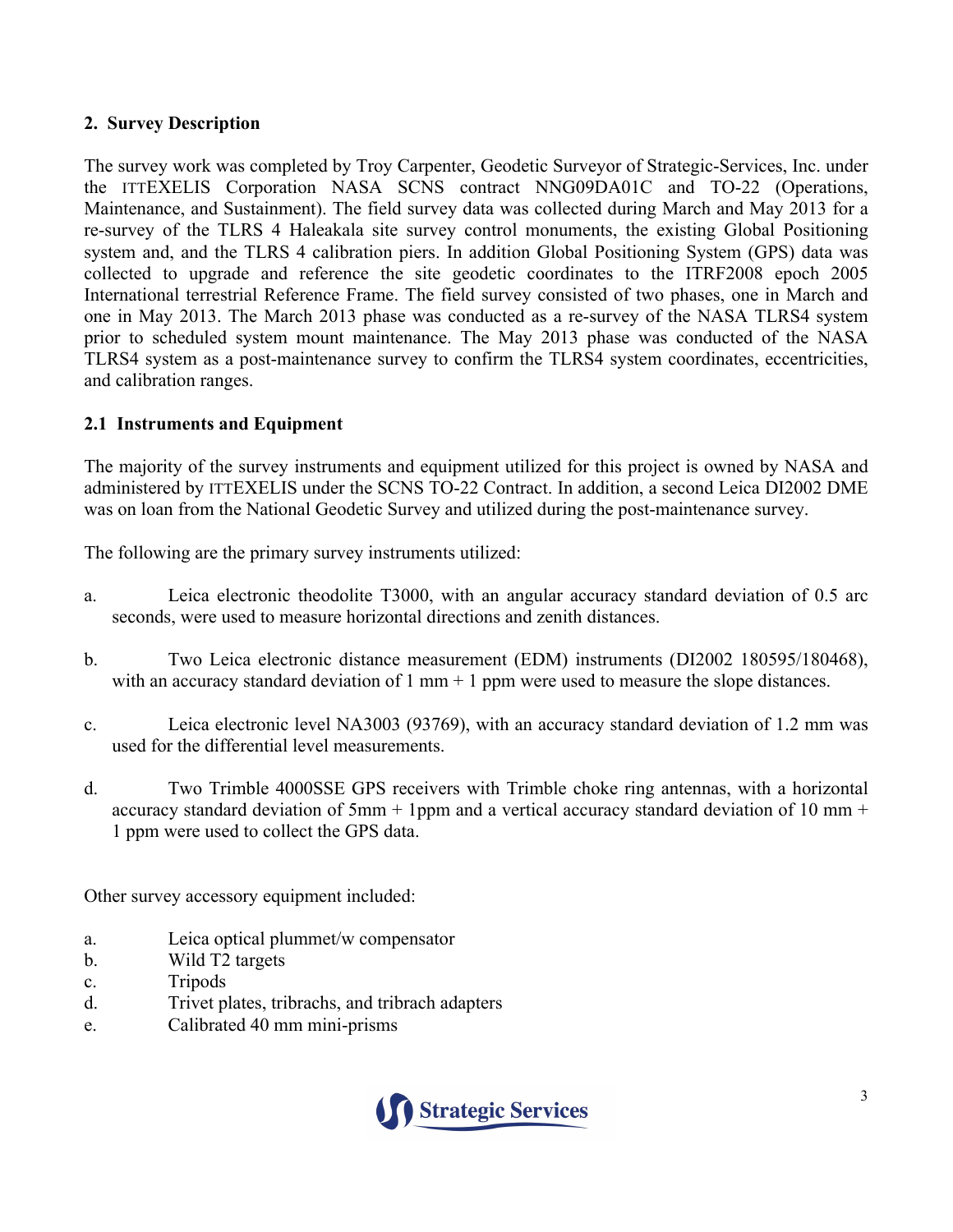The calibration constant of the Leica DI2002 (180595) had been compared with several Leica TS30 robotic theodolite measurements at the Goddard Space Flight Center (GGAO) in November 2012. The Leica TS30 robotic theodolite was calibrated at the NGS precise baseline in Corbin, Virginia in April 2010. This calibration confirmed the manufactures published calibration value. The Leica DI2002 had been calibrated at the National Geodetic Survey (NGS) precise baseline in Corbin, Virginia (CBL) in May 2009. The Leica DI2002 (180468) was compared to the Leica TS30 robotic theodolite at the Goddard Geophysical Astronomic Observatory (GGAO) in Greenbelt, Maryland just prior to use on this survey.

## **2.2 Survey Network and Strategy**

For the March 2013 pre-maintenance survey, the majority of the inter-visible lines-of-sight between the survey stations were observed. Horizontal directions where observed in sets of four observations with each set consisting of an observation in both the direct and reverse theodolite telescope pointing. Zenith distances where observed in sets of three observations, both direct and reverse theodolite telescope pointing. Zenith distance observations where observed across most of the lines from each of the occupied stations.

The distance measurements where made from each station standpoint with the Leica DI2002 to the majority of the inter-visible target points. The atmospheric pressure and temperature data were recorded at the beginning and end of each distance measurement.

Direct differential levels where observed to determine orthometric height differences between the survey control stations located in the vicinity of the TLRS4 system. These included direct differential level observations to the MAUI station GPS antenna ARP. All observations where double run: forward run and backward run. The differential level observation to the TLRS4 system where made to the top of the TLRS4 special survey plate and the fixed height difference of -0.174 meters applied to these observations to reduce them to the TLRS4 physical intersection of the horizontal and vertical axis of rotation. The exceptions to this where the observations to Calibration Pier A, Calibration Pier B, and KOLEKOLE Reset 1950. The heights of these control points where determined by a combination of zenith distance observations and Global Positioning System (GPS) collected data.

The Global Positioning System (GPS) antenna at station MAUI could not be removed. To provide the survey tie to this system, it was necessary to use survey intersection methods. The survey intersection observations consisted of horizontal directions from several of the control monuments in the site survey scheme. In addition, this station was connected to the survey control network with five separate sessions of GPS data.

The conventional reference point for the SLR telescope is the intersection of the horizontal and vertical axis of rotation. This reference point is not accessible and cannot be measured directly. A special survey plate has been designed to rotate above the actual center of rotation of the TLRS4 reference point. For the March 2013 survey this reference point has been designated T413 and for the May 2013 it is designated as TLRS4. The SLR reference point is horizontally and vertically eccentric from the station mark, which is designated as 7119.

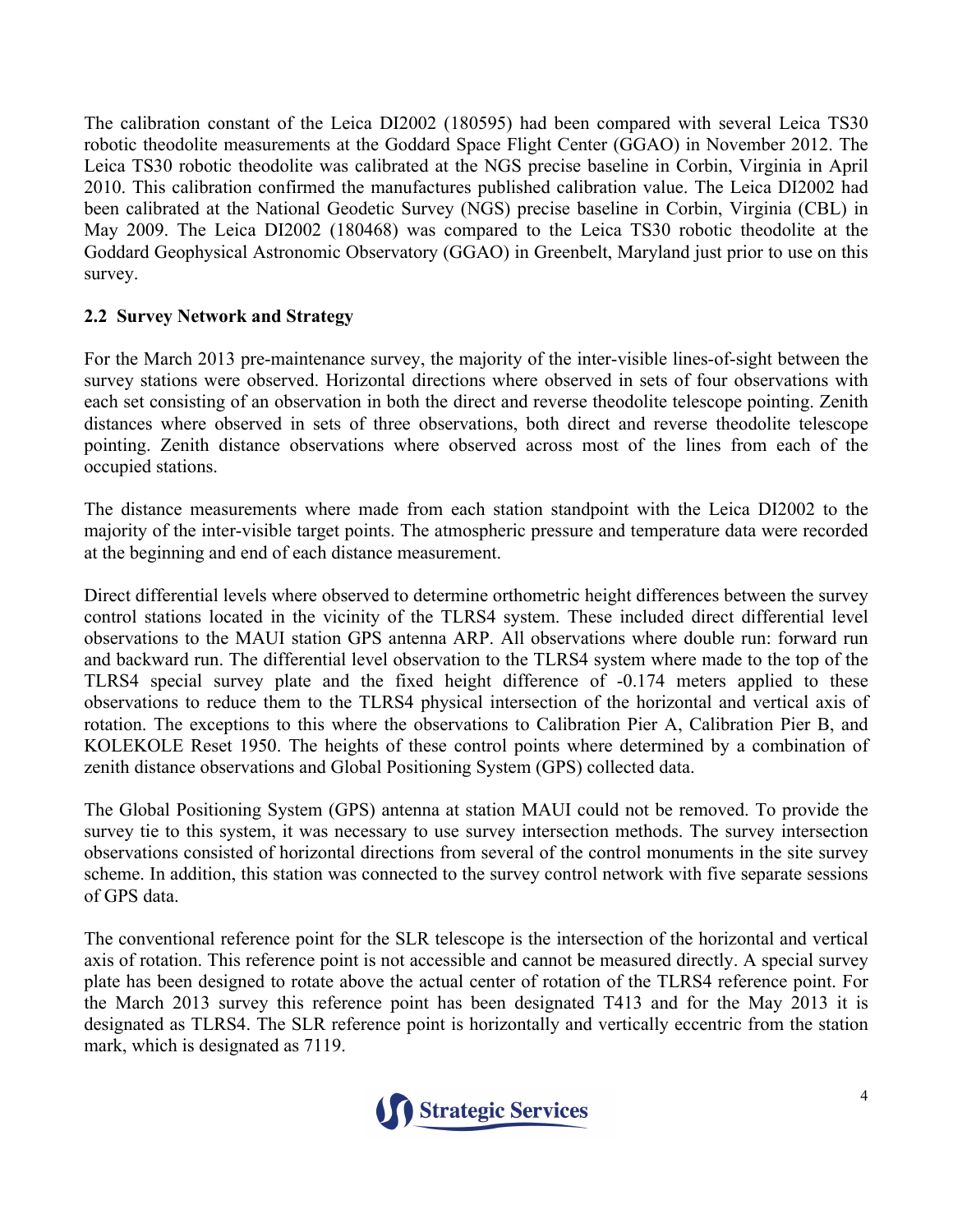All the survey observations into the TLRS4 system special survey plate where made from six of the site survey control stations on the existing site survey control network. A set of check distances where measured from survey control monument UH HIG to the TLRS4 system special survey plate. Four separate measurements where made with the TLRS4 mount rotated 90 degrees for each measurement. This was accomplished to ensure that the survey plate was set at the TLRS4 system center of rotation.

To update the site survey control network orientation and to update the network to the ITRF2008 (epoch 2005) reference frame, Global Positioning System (GPS) data was collected. This GPS data was collected at survey control stations KOLEKOLE Reset 1950 and Calibration Pier A. The GPS observations consisted of three separate sessions over three separate days. The GPS data was collected with two Trimble 4000SSE receivers and two Trimble choke ring antennas.

For the May 2013 post-maintenance survey, the same procedures and methods where used as during the March 2013 pre-maintenance survey. During this survey only selected additional observations where made between the existing site survey monuments. These where made to strengthen the survey ties across the existing survey control scheme. In addition, two sessions of GPS data was collected across the existing survey scheme. These sessions connected survey control monuments where a conventional line of sight did not exist.

The distances to and from the TLRS4 survey plate where measured with two DI2002 DME's when possible. The TLRS4 system mount was rotated 180 degrees between each separate measurement at a particular survey control monument. This was also done during the distance measurements from the TLRS4 survey plate. The TLRS4 mount was rotated to eliminate any eccentricity of the TLRS4 survey plate, and to determine the TLRS4 physical center of rotation during the adjustment process. A total of eight separate distances where measured between the TLRS4 survey plate and both Calibration piers A and B.

Horizontal directions where observed to targets on the TLRS4 survey plate from stations "KoleKole Reset 1950", Calibration Pier A, Calibration Pier B, UH-HIG, and T4 RM1. Zenith distance observations where also observed across selected lines on the survey control scheme and the TLRS4 survey plate.

Differential level observations where again observed between survey control monuments in the vicinity of the TLRS4 system. The observations where made to the top of the TLRS4 survey plate and a fixed height difference of  $-0.174$  applied to these observations to reduce them to the TLRS4 physical intersection of the horizontal and vertical axis of rotation.

## **3. Survey Computations**

The conventional electro-optical survey data recorded in the filed (distances, horizontal directions, zenith distances, and direct differential levels) was reduced and organized in abstract form for subsequent input into a least-squares adjustment. The distance measurements were corrected for the deviations in atmospheric pressure and temperature.

The collected Trimble GPS data was post processed with the Trimble software GPSurvey, version 2.35,

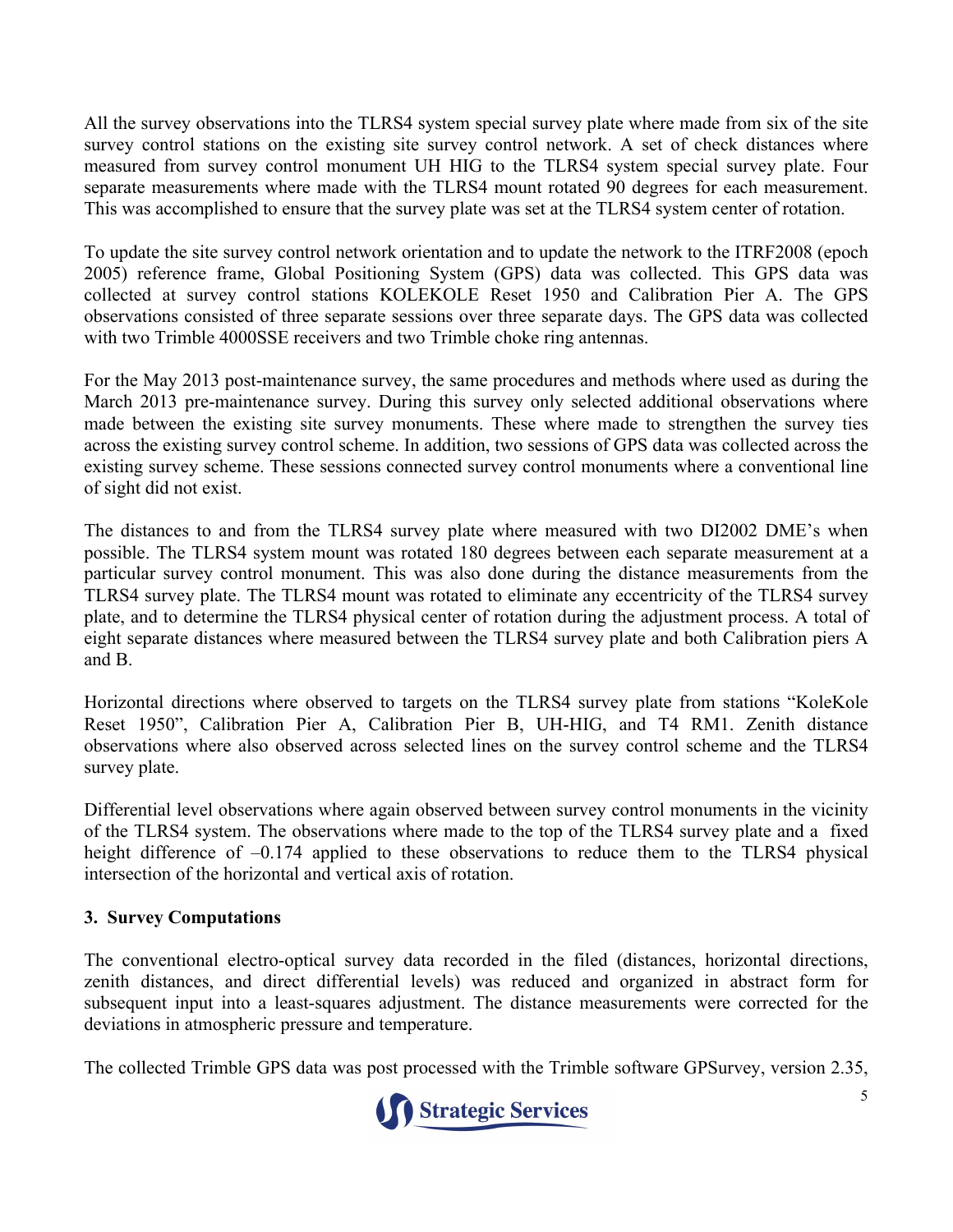along with the downloaded RINEX GPS data for MAUI. The RINEX GPS data for station MAUI was downloaded from the National Geodetic Survey (NGS) CORS web site. Since all of the collected GPS data covered a small area of 200 meters or less, only the broadcast ephemeris orbits for the GPS satellites were utilized during the post processing.

The software adjustment program HAVAGO and the MicroSearch software program GeoLab32v3 was used for the least-squares adjustment of both the conventional and collected GPS data. The original input data files where developed from the reduced conventional survey observation data. The geodetic coordinates for station MAUI were constrained to the published ITRF2008 (epoch 2005) X, Y, Z Cartesian coordinates.

The May 2013 collected survey data was incorporated into the original March 2013 survey data files. This produced a final site adjustment of the data collected during the pre-maintenance and postmaintenance surveys.

## **4. Results**

The final comprehensive least-squares adjustments where completed with the HAVAGO and GeoLab32v3 software, and is a combination of the survey control network observations and the collected GPS data. The conventional survey observations where used to develop the ground survey net GeoLab .iob input file. This was then combined with the GPSurvey GPS post-processed (vector coordinate values and extracted covariance matrix) for the processed baselines. The coordinates for the MAUI station were constrained at 1 mm to the ITRF2008 epoch 2005 values.

The final HAVAGO and Geolab least squares adjustments includes stations T406 and 7119. The geodetic positions and heights for these stations where obtained from the final 2006 Geolab least squares adjustment and where included to provide a comparison between the 2006 and 2013 surveys Geolab adjusted geodetic positions and heights.

## **4.1 Summary Results of Final Adjustment**

The summary of the adjusted coordinates from the GeoLab (glab32v3) adjustment and the HAVAGO adjustment are shown below, after Table 1.

Table 1 is a translation table provided to assist in coordinating the survey point description and the names used in the adjustment for selected points of interest.

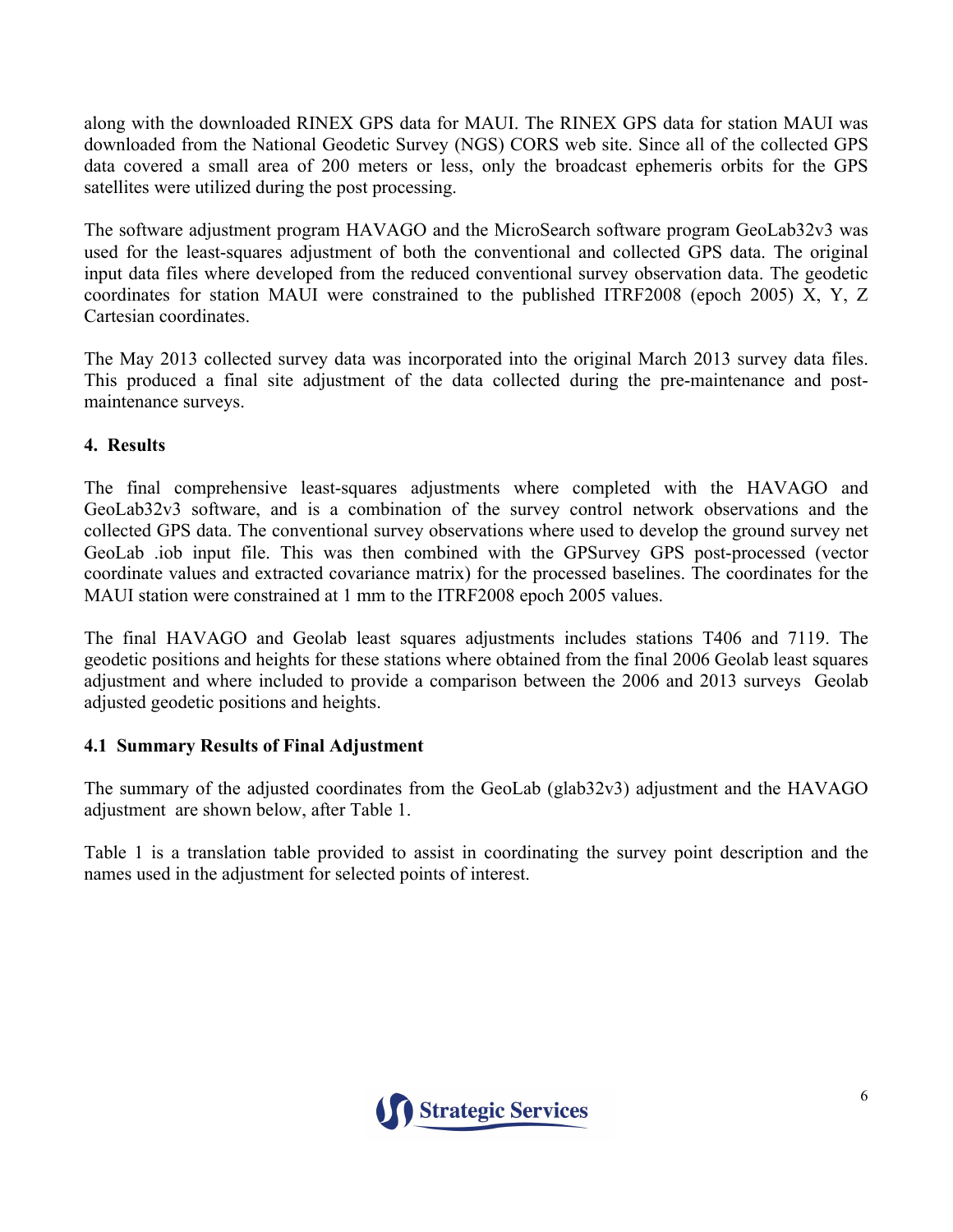| <b>Survey Point Description</b> | <b>DOMES Number</b> | <b>Adjustment Name</b> |
|---------------------------------|---------------------|------------------------|
| <b>GNSS MAUI</b>                | 40445S008           | <b>MAUI</b>            |
| <b>SLR 7119</b>                 | 40445M004           | 7119/T4 Disk (2006)    |
| <b>KOLEKOLE RESET 195</b>       | None                | <b>KOLE</b>            |
| Calibration Pier A              | None                | <b>CALA</b>            |
| <b>Calibration Pier B</b>       | None                | <b>CALB</b>            |
| <b>TLRS4 (2006)</b>             | None                | T <sub>406</sub>       |
| TLRS4 (March 2013)              | None                | T413                   |
| <b>TLRS4</b> (May 2013)         | None                | TLRS4                  |

## **Table 1. Translation Table for Survey Point Names**

## **GeoLab Adjusted Coordinates**

| GeoLab V3.65 |         |                           |  | MAUI TLRS4 SITE SURVEY 2013<br>GRS 80                  |  | UNITS: m, DMS |                                  |  |
|--------------|---------|---------------------------|--|--------------------------------------------------------|--|---------------|----------------------------------|--|
|              |         | Adjusted PLH Coordinates: |  |                                                        |  |               |                                  |  |
|              |         | CODE FFF STATION          |  | LATITUDE<br>STD DEV                                    |  | STD DEV       | LONGITUDE ELIP-HEIGHT<br>STD DEV |  |
| PLH          |         |                           |  | 111 7119 N 20 42 23.360460 W156 15 24.915160<br>0.0000 |  | 0.0000        | 3056.2720 m<br>0.0000            |  |
| PLH          |         |                           |  | 000 CALA N 20 42 26.146978 W156 15 24.168194<br>0.0007 |  | 0.0009        | 3067.1503 m<br>0.0008            |  |
| PLH          |         | 000 CALB                  |  | N 20 42 26.686700 W156 15 22.445143<br>0.0010          |  | 0.0010        | 3072.5801 m<br>0.0011            |  |
| PLH          | 000 HIG |                           |  | N 20 42 23.786628 W156 15 24.645913<br>0.0007          |  | 0.0008        | 3058.8419 m<br>0.0006            |  |
| PLH          |         | 000 KOLE                  |  | N 20 42 26.353339 W156 15 22.324285<br>0.0010          |  | 0.0009        | 3070.2828 m<br>0.0008            |  |

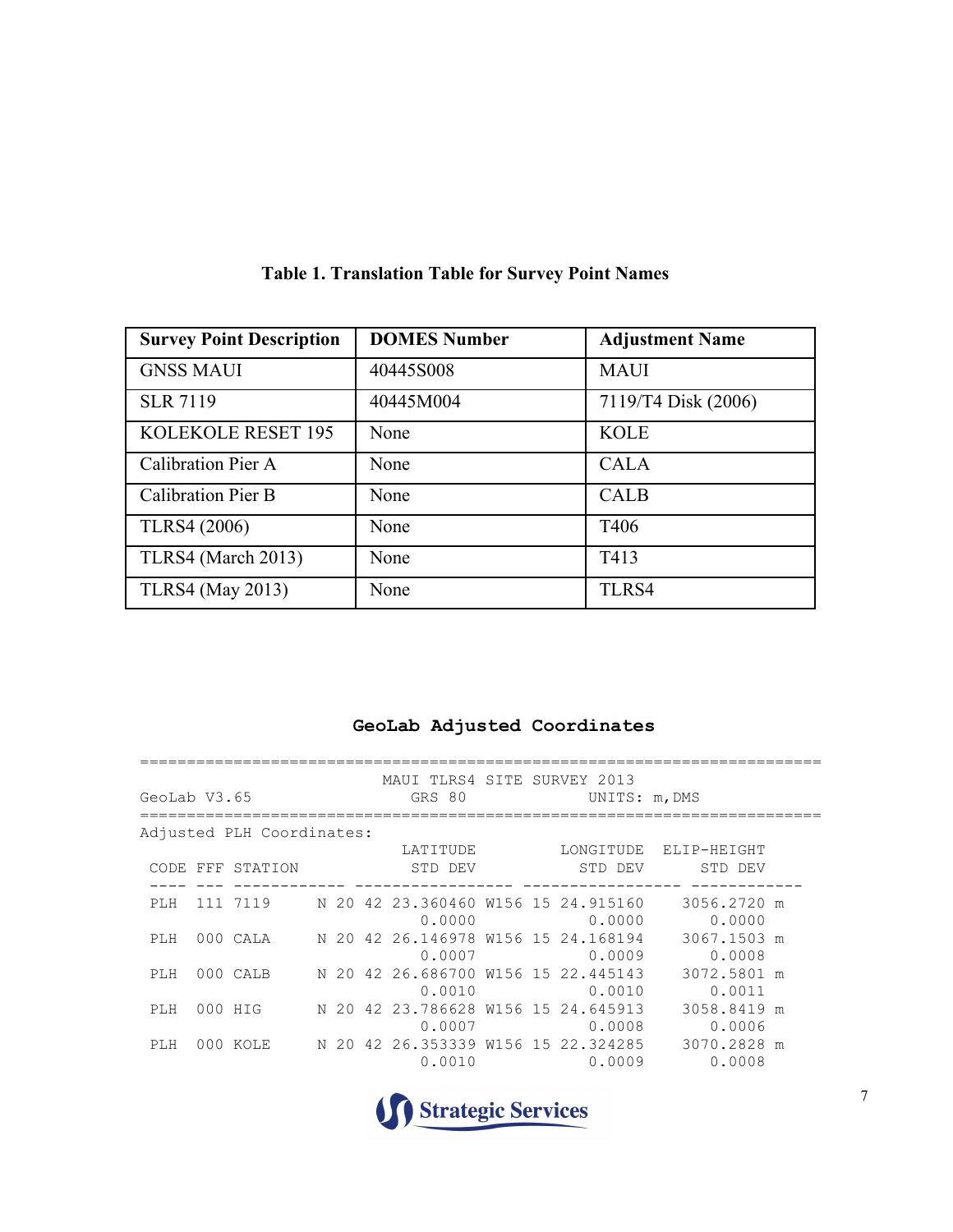| PT.H | 000 KOLE1  |  | N 20 42 23.008497 W156 15 23.432756 |  |                 | 3058.7736 m |  |
|------|------------|--|-------------------------------------|--|-----------------|-------------|--|
|      |            |  | 0.0009                              |  | 0.0014          | 0.0007      |  |
| PLH  | 111 MAUI   |  | N 20 42 23.956230 W156 15 25.286660 |  |                 | 3062.1013 m |  |
|      |            |  | 0.0000                              |  | 0.0000          | 0.0000      |  |
| PLH  | 000 T4 RM3 |  | N 20 42 23.506818 W156 15 25.305424 |  |                 | 3056.4946 m |  |
|      |            |  |                                     |  | $0.0012$ 0.0010 | 0.0008      |  |
| PLH  | 111 T406   |  | N 20 42 23.360540 W156 15 24.915130 |  |                 | 3058.9040 m |  |
|      |            |  |                                     |  | $0.0000$ 0.0000 | 0.0000      |  |
| PLH  | 000 T413   |  | N 20 42 23.360619 W156 15 24.914996 |  |                 | 3058.9039 m |  |
|      |            |  | 0.0008                              |  | 0.0010          | 0.0007      |  |
| PT.H | 000 T4R1   |  | N 20 42 23.010789 W156 15 23.077663 |  |                 | 3059.0017 m |  |
|      |            |  | 0.0009                              |  | 0.0010          | 0.0008      |  |
| PT.H | 000 TLRS4  |  | N 20 42 23.360556 W156 15 24.915051 |  |                 | 3058.9025 m |  |
|      |            |  |                                     |  | $0.0007$ 0.0010 | 0.0007      |  |

| GeoLab V3.65 |                           | GRS 80                    | MAUI TLRS4 SITE SURVEY 2013<br>UNITS: m, DMS |                             |
|--------------|---------------------------|---------------------------|----------------------------------------------|-----------------------------|
|              | Adjusted XYZ Coordinates: |                           |                                              |                             |
|              | CODE FFF STATION          | X-COORDINATE<br>STD DEV   | Y-COORDINATE<br>STD DEV                      | Z-COORDINATE<br>STD DEV     |
| XYZ          | 7119                      | $-5466065.4933$<br>0.0000 | $-2404338.3319$<br>0.0000                    | 2242108.2341 m<br>0.0000    |
| XYZ          | CALA                      | $-5466038.3509$<br>0.0008 | $-2404350.0175$<br>0.0009                    | 2242192.2790 m<br>0.0007    |
| <b>XYZ</b>   | CALB                      | $-5466017.5400$<br>0.0010 | $-2404395.3592$<br>0.0011                    | 2242209.7327 m<br>0.0010    |
| XYZ          | HIG                       | $-5466060.3113$<br>0.0006 | $-2404344.5682$<br>0.0008                    | 2242121.4083 m<br>0.0007    |
| XYZ          | KOLE                      | $-5466017.4840$<br>0.0008 | $-2404399.1571$<br>0.0009                    | 2242199.3259 m<br>0.0010    |
| XYZ          | KOLE1                     | $-5466053.8603$<br>0.0009 | $-2404380.0998$<br>0.0012                    | 2242098.9887 m<br>0.0009    |
| <b>XYZ</b>   | MAUI                      | $-5466068.8820$<br>0.0000 | $-2404328.0729$<br>0.0000                    | 2242127.4420<br>m<br>0.0000 |
| XYZ          | T4 RM3                    | $-5466068.7756$<br>0.0008 | $-2404327.4326$<br>0.0010                    | 2242112.5251 m<br>0.0012    |
| <b>XYZ</b>   | T406                      | $-5466067.7457$<br>0.0000 | $-2404339.3237$<br>0.0000                    | 2242109.1670<br>m<br>0.0000 |
| <b>XYZ</b>   | T413                      | $-5466067.7433$<br>0.0007 | $-2404339.3268$<br>0.0009                    | 2242109.1692 m<br>0.0007    |
| XYZ          | T4R1                      | $-5466049.8935$<br>0.0009 | $-2404389.5857$<br>0.0009                    | 2242099.1353 m<br>0.0009    |
| <b>XYZ</b>   | TLRS4                     | $-5466067.7433$<br>0.0007 | $-2404339.3251$<br>0.0009                    | 2242109.1669 m<br>0.0007    |

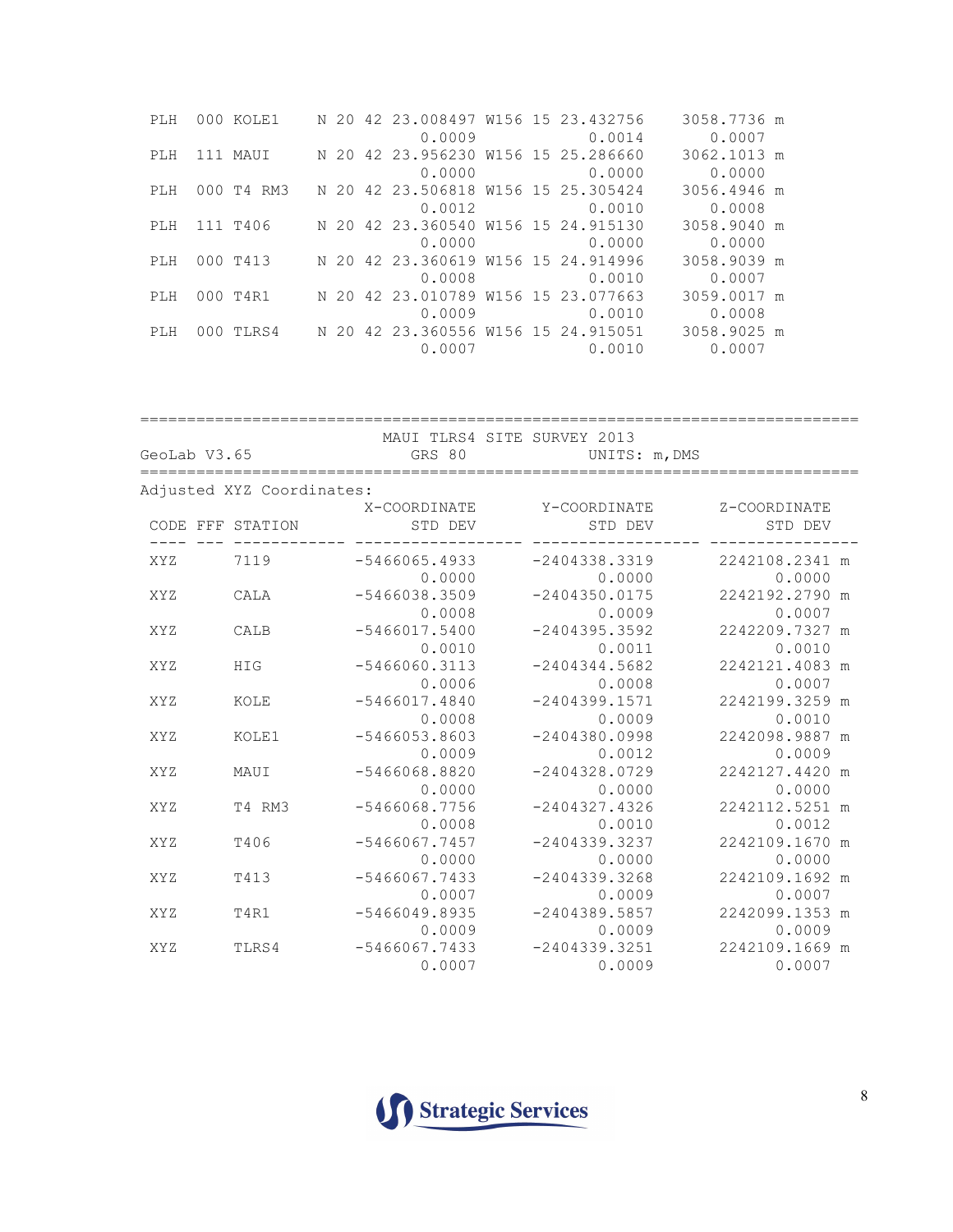## **HAVAGO Adjusted Coordinates**

#### **ADJUSTED DATA: STATIONS**

| STATION                 | LATITUDE                                                   | SIGMA |  | LONGITUDE | SIGMA | HEIGHT | SIGMA |
|-------------------------|------------------------------------------------------------|-------|--|-----------|-------|--------|-------|
| KOLE KOLE 1950 USC&GS   | 20 42 26.35332 .00003 156 15 22.32430 .00003 3070.284 .001 |       |  |           |       |        |       |
| <b>UH HIG 2013</b>      | 20 42 23.78662 .00003 156 15 24.64592 .00003 3058.842 .001 |       |  |           |       |        |       |
| GPS MAUI 2013           | 20 42 23.95623 .00003 156 15 25.28666 .00003 3062.101 .001 |       |  |           |       |        |       |
| T4 DISK (2006)          | 20 42 23.36046 .00003 156 15 24.91516 .00003 3056.272 .001 |       |  |           |       |        |       |
| CAL PIER A (TLRS4) 2013 | 20 42 26.14697 .00003 156 15 24.16821 .00003 3067.151 .001 |       |  |           |       |        |       |
| CAL PIER B (TLRS4) 2013 | 20 42 26.68668 .00003 156 15 22.44515 .00004 3072.581 .001 |       |  |           |       |        |       |
| T4 RM1 (2013)           | 20 42 23.01078 .00003 156 15 23.07768 .00004 3059.002 .001 |       |  |           |       |        |       |
| T4 RM3 (2013)           | 20 42 23.50682 .00004 156 15 25.30544 .00004 3056.494 .001 |       |  |           |       |        |       |
| KOLE NO. 1              | 20 42 23.00849 .00004 156 15 23.43277 .00005 3058.774 .001 |       |  |           |       |        |       |
| TLRS-4 (2006)           | 20 42 23.36054 .00003 156 15 24.91513 .00003 3058.904 .001 |       |  |           |       |        |       |
| TLRS-4 (Pre13)          | 20 42 23.36062 .00003 156 15 24.91502 .00004 3058.904 .001 |       |  |           |       |        |       |
| TLRS-4 (Post13)         | 20 42 23.36055 .00003 156 15 24.91507 .00004 3058.902 .001 |       |  |           |       |        |       |

#### **ADJUSTED CARTESIAN COORDINATES**

| STATION                                                                                    | X                                                                    |                                                                      | Ζ.                                                       |
|--------------------------------------------------------------------------------------------|----------------------------------------------------------------------|----------------------------------------------------------------------|----------------------------------------------------------|
| KOLE KOLE 1950 USC&GS                                                                      | $-5466017.485$                                                       | $-2404399.157$                                                       | 2242199.326                                              |
| <b>UH HIG 2013</b>                                                                         | $-5466060.312$                                                       | $-2404344.568$                                                       | 2242121.408                                              |
| GPS MAUI 2013                                                                              | $-5466068.882$                                                       | $-2404328.073$                                                       | 2242127.442                                              |
| T4 DISK (2006)                                                                             | $-5466065.493$                                                       | $-2404338.332$                                                       | 2242108.234                                              |
| CAL PIER A (TLRS4)<br>2013<br>2013<br>CAL PIER B (TLRS4)<br>T4 RM1 (2013)<br>T4 RM3 (2013) | $-5466038.352$<br>$-5466017.541$<br>$-5466049.894$<br>$-5466068.776$ | $-2404350.017$<br>$-2404395.360$<br>$-2404389.586$<br>$-2404327.432$ | 2242192.279<br>2242209.732<br>2242099.135<br>2242112.525 |
| KOLE NO. 1                                                                                 | $-5466053.861$                                                       | $-2404380.100$                                                       | 2242098.989                                              |
| TLRS-4 (2006)                                                                              | $-5466067.746$                                                       | $-2404339.324$                                                       | 2242109.167                                              |
| TLRS-4 (Pre13)                                                                             | $-5466067.744$                                                       | $-2404339.326$                                                       | 2242109.169                                              |
| TLRS-4 (Post13)                                                                            | $-5466067.743$                                                       | $-2404339.325$                                                       | 2242109.167                                              |

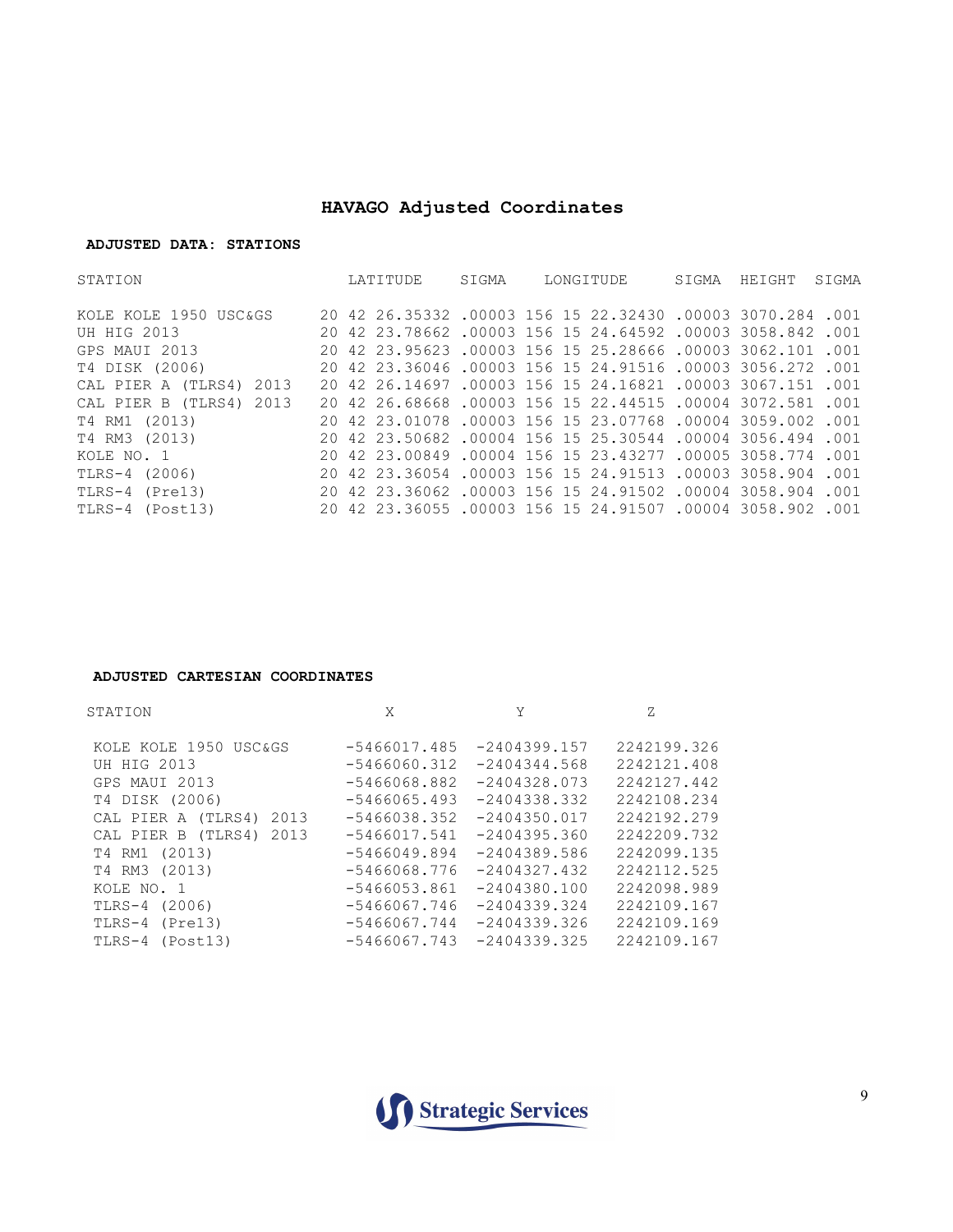## **4.2 SLR Reference Point Eccentricity**

#### **Table 2. Values for the Eccentricity of the SLR (TLRS4) Conventional Reference Point from Survey Control Monument 7119 (DOMES Number: 40445M004) in meters.**

| DN (m) $+0.005$ | DE (m) $+0.005$ | DU (m) $+02.632$ |
|-----------------|-----------------|------------------|
|                 |                 |                  |
| $DX(m) -02.250$ | $DY(m) -00.995$ | $DZ(m)$ +00.935  |
|                 |                 |                  |

March 2013 TLRS4 Pre-maintenance

May 2013 TLRS4 Post-maintenance

| $DN(m)$ +0.003 | DE (m) $+0.003$ | DU (m) $+02.630$ |
|----------------|-----------------|------------------|
|                |                 |                  |
| $DX(m) -2.250$ | $DY(m) -00.993$ | $DZ(m)$ +00.933  |
|                |                 |                  |

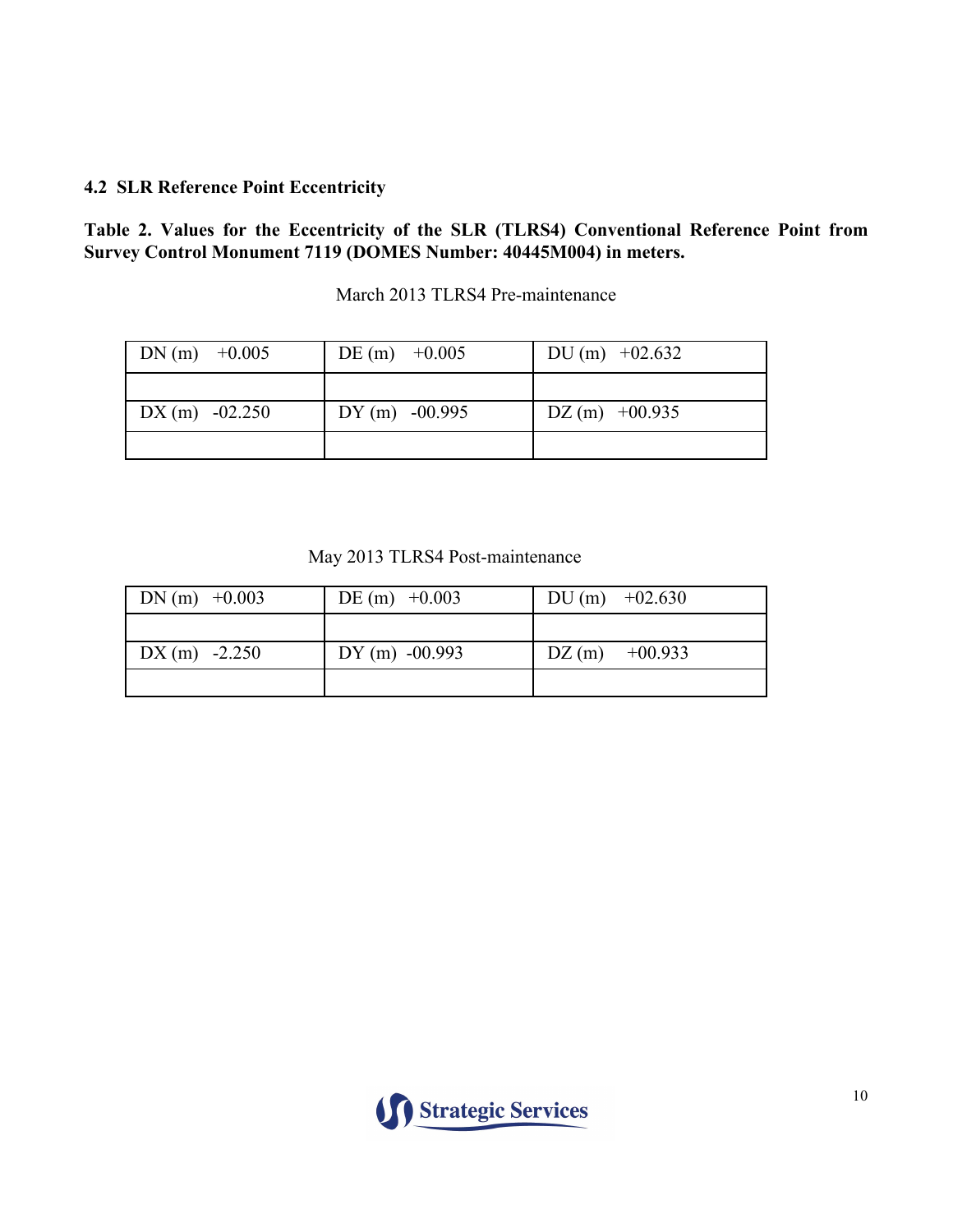## **4.3 TLRS4 4 System Calibration Pier Results**

## **Table 3. TLRS4 System Calibration Pier Data**

| Target:                      | <b>Prism SN:</b>   | <b>Prism Constant Applied</b> |
|------------------------------|--------------------|-------------------------------|
|                              |                    |                               |
| <b>Cal Pier A</b>            | $LTN$ 90- $K$      | $+0.0319$                     |
|                              |                    |                               |
| <b>Calibration Distance:</b> | 88.840 meters      |                               |
|                              |                    |                               |
| <b>Elevation Angle:</b>      | $+05.3699$ Degrees |                               |
|                              |                    |                               |
| Geodetic Azimuth:            | 14.1547 Degrees    |                               |
|                              |                    |                               |

| Target:                              | Prism SN:         | <b>Prism Constant Applied</b> |
|--------------------------------------|-------------------|-------------------------------|
|                                      |                   |                               |
| <b>Cal Pier B</b>                    | $89 - 3$          | $+0.0325$                     |
|                                      |                   |                               |
| Calibration Distance: 125.633 meters |                   |                               |
|                                      |                   |                               |
| <b>Elevation Angle:</b>              | $+6.2806$ Degrees |                               |
|                                      |                   |                               |
| Geodetic Azimuth:                    | 34.9418 Degrees   |                               |
|                                      |                   |                               |